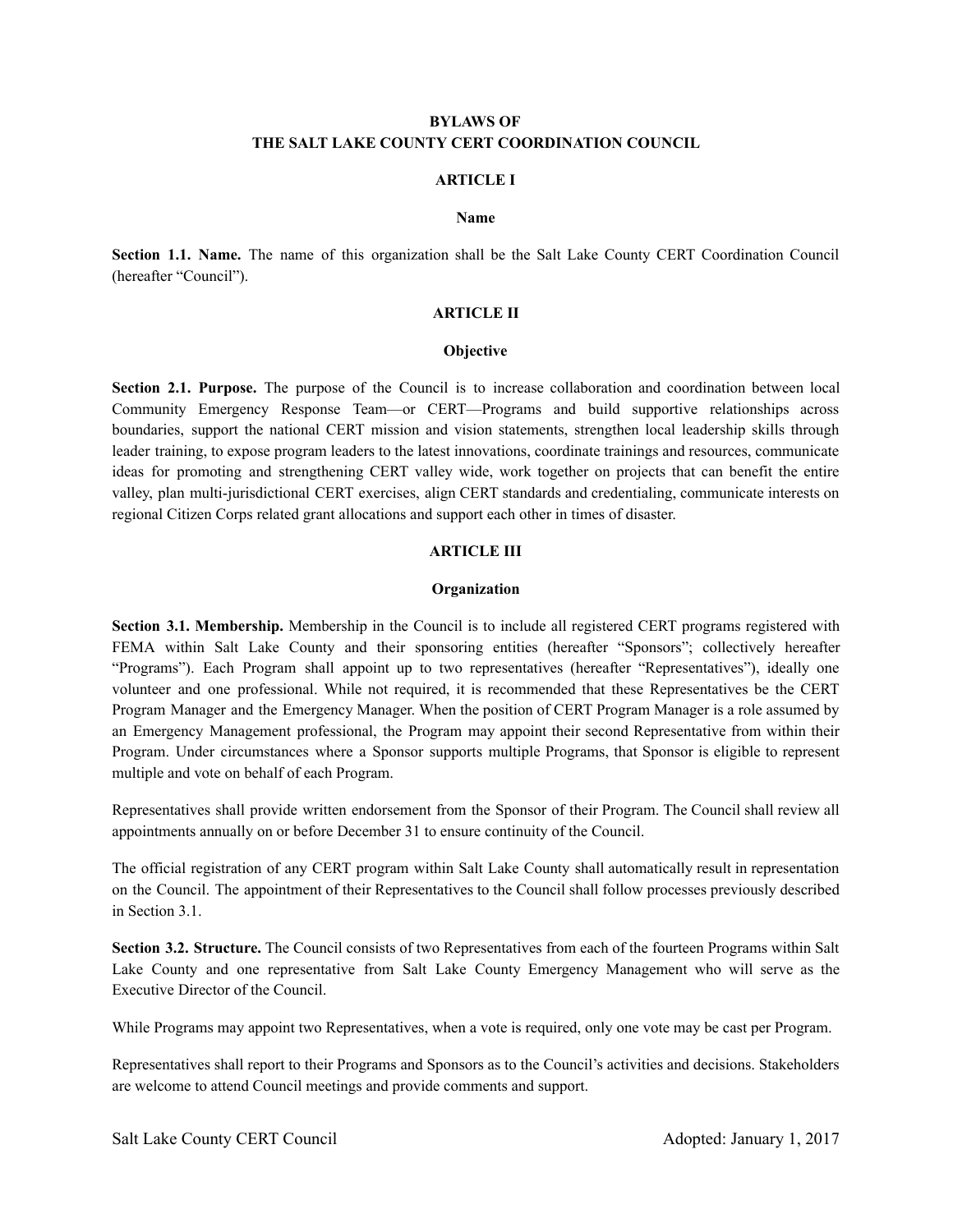Resignations from the Council shall be accepted at any time. The notice of resignation shall be delivered to the Executive Director who shall notify the represented Program of the resignation. The Program shall, within thirty days of receiving notice of the resignation, appoint a replacement for the Representative who has resigned.

Representatives shall serve without compensation, but may be reimbursed for reasonable expenses incurred in accordance with policies and procedures adopted by the Council.

# ARTICLE IV

## Officers and Executive Committee

Section 4.1. Officers and Executive Committee. The Officers of the Council shall include two Co-Chairs, Executive Director and Secretary. These Officers create the Executive Committee. The Executive Committee shall have general supervision of the affairs of the Council, make recommendations to the Council and shall perform such other duties as are necessary to fulfill the objectives of the Council as set forth by these bylaws. The Executive Committee shall be subject to the orders of the Council and none of its acts shall conflict with action taken by the Council.

Section 4.2. Co-Chairs. One professional Representative and one volunteer Representative shall be nominated and elected by ballot from among the members of the Council to fill two Co-Chair offices. The Co-Chairs serve for two years effective January 1 concluding December 31 the following year. For purposes of continuity, the Co-Chairs are elected on alternating years.

The Co-Chairs shall fix the hour and location of meetings, determine agendas, conduct meetings, coordinate efforts of various special committees of the Council and oversee general operations and activities of the Council.

The Co-Chairs shall act as the official spokespersons of the Council and be responsible to represent the Council to CERT Region II, other committees or bodies and for all other purposes.

Section 4.3. Executive Director. The Executive Director may sign, execute and deliver, in the name of the Council, agreements, grant applications and other documents as authorized by the Council and shall perform other duties as shall be directed and prescribed from time to time by the Council.

The Executive Director shall serve as an ex officio member of the Council and of the Executive Committee without voting rights, except in case of a tie vote.

Section 4.4. Secretary. The Secretary, who serves as an ex officio member of the Executive Committee, shall be appointed by unanimous agreement of the Co-Chairs.

The Secretary will perform the day-to-day functions such as preparing agendas and notices of meetings, securing facilities for meetings, keeping and publishing minutes of meetings and other duties as directed by the Co-Chairs

## ARTICLE V

## Meetings

Section 5.1. Regular Meetings. The Council should meet monthly or as needed to meet its objectives. Meetings should be held at a consistent occurrence with the month as determined by the Council. Electronic attendance should be allowed, though not encouraged.